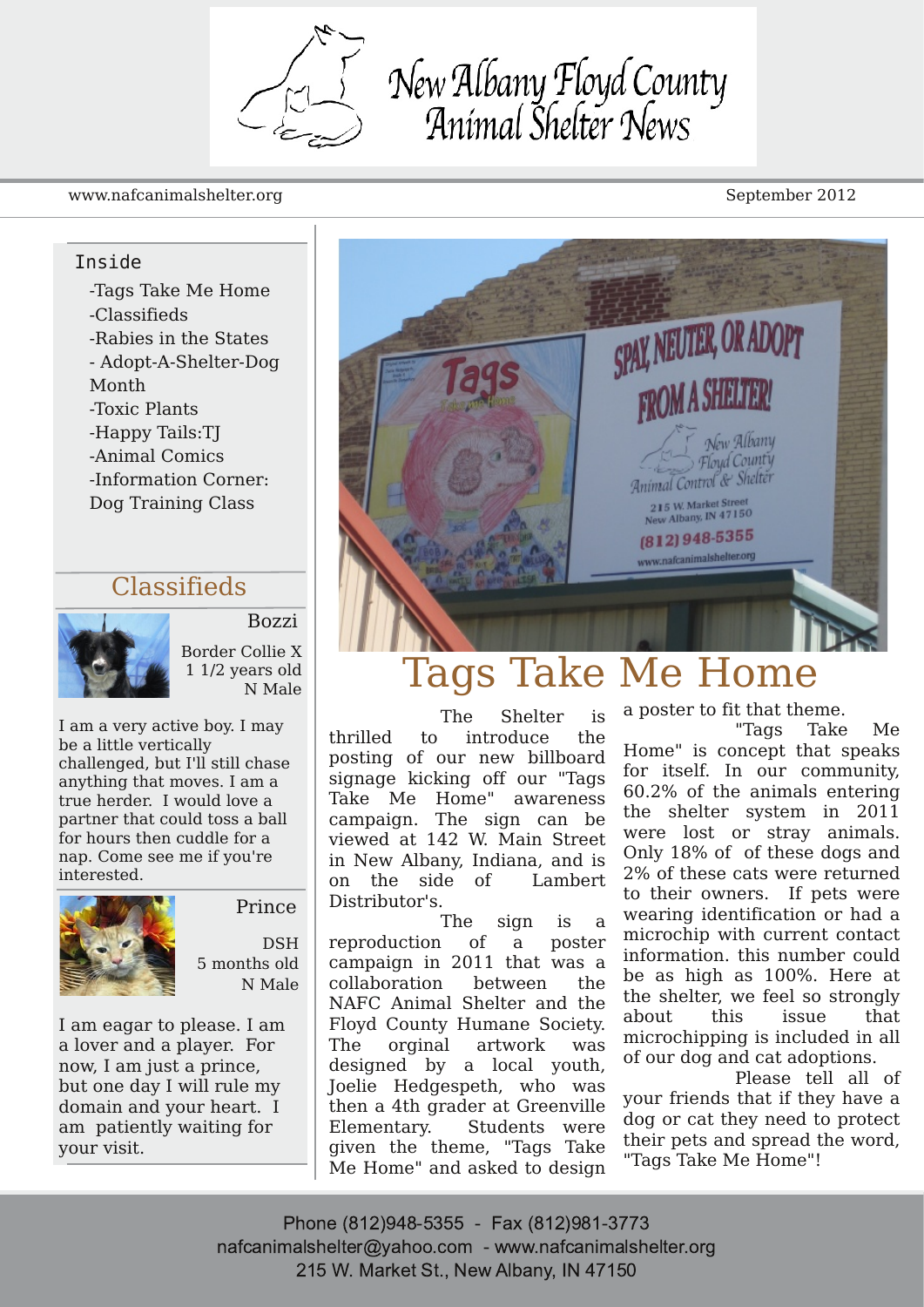## Rabies in the States

Rabies is a preventable viral disease of mammals most often transmitted through the bite of a rabid animal. The vast majority of rabies cases reported to the Centers for Disease Control and Prevention (CDC) each year occur in wild animals like raccoons, skunks, bats, and foxes.

The rabies virus infects the central nervous system, ultimately causing

disease in the brain and death. The early symptoms of rabies in people are similar to that of many other illnesses, including fever, headache, and general weakness or discomfort. As the disease progresses, more specific symptoms appear and may include insomnia, anxiety, confusion, slight or partial paralysis, excitation,

hallucinations, agitation. hypersalivation (increase in saliva), difficulty swallowing, and hydrophobia (fear of water). Death usually occurs within days of the onset of these symptoms.

All species of mammals are susceptible to rabies virus infection, but only a few species are important as reservoirs for the disease. In the United States, distinct

strains of rabies virus have been identified in raccoons, skunks, foxes, and coyotes. Several species of insectivorous bats are also reservoirs for strains of the rabies virus.

Transmission of rabies virus usually begins when infected saliva of a host is passed to an uninfected animal, usually through a bite. Though transmission has been rarely documented via other routes



such as contamination of mucous membranes (i.e., eyes, nose, mouth), aerosol transmission, and corneal and organ transplantations.

There are several things you can do to protect your pet and yourself from rabies.

First, visit your veterinarian with your pet on a regular basis and keep rabies vaccinations up-to-date and in accordance with state law. While wildlife are more likely to be rabid than are domestic animals in the United States, pets are vaccinated by your veterinarian to prevent them from acquiring the disease from wildlife, and thereby transmitting it to humans.

Second, maintain control of your pets by keeping cats and ferrets indoors and keeping dogs under direct

supervision to avoid any altercations with wildlife that may be infected.

Third, spay or neuter your pets to help reduce the number of unwanted pets that may not be properly cared for or vaccinated regularly. Animals can smell an animal is in heat up to a mile away.

Finally, call animal control to remove all stray animals from your neighborhood since these animals may be unvaccinated or ill. Do not handle wildlife that appears injured or sick as well. Call a wildlife removal service or conservation officer if you have concerns regarding wildlife.

For more information on rabies go to the Center for Disease Control website at www.cdc.gov.

# Adopt-a-Shelter-Dog Month

October is national Adopt-a-Shelter-Dog Month. In honor of this, the Shelter will be hosting "Dogtoberfest", a german / fall themed adoption event.

An opening event will be held on September 28, 2012 a long side of New Albany's Live at Five. Drinks, music, and prizes will be available.

The Shelter will also be walking in the Harvest

Homecoming Parade with some adoptable dogs!

Throughout the month of October, dog adopters will also be recieving a gift a long with an entry into a weekly prize drawings.

Details are still in the works so keep an eye on our website for more information.<br>Come celebra

celebrate Adopt-a-Shelter-Dog Month this October at Dogtoberfest!

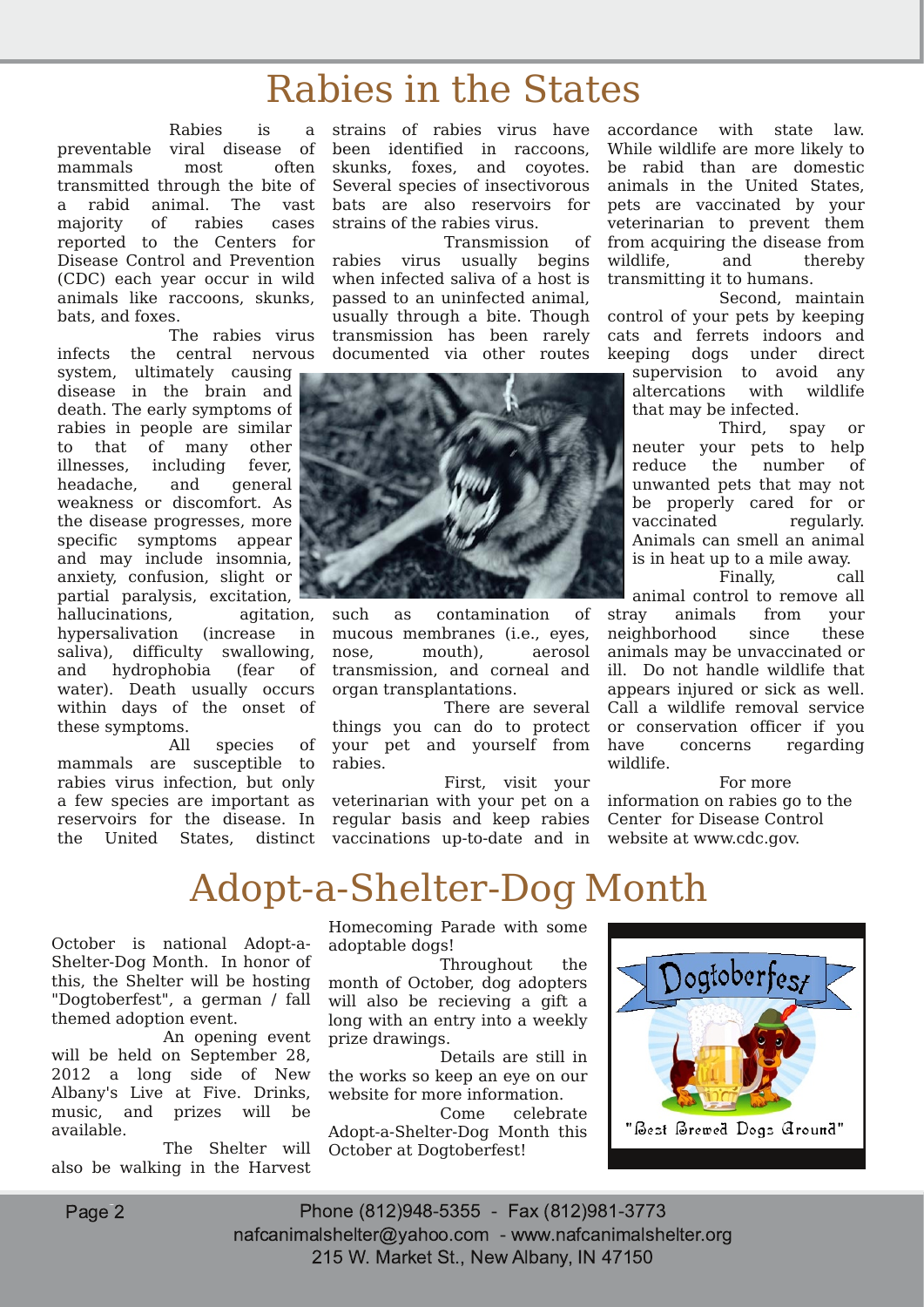Cats are lovely creatures and make marvelous pets, but they do have a way of getting into everything, so it is imperative to know some of the plants that are poisonous to cats. In your eyes, your decorative house plants are meant to enhance your living space. To a cat, these same plants are tempting snacks. Cats have a habit of testing new things by tasting them. First, the cat might sniff at a leaf or two, then rub against the plant or bat it with a paw. Next he may take a leaf into his mouth to find out what the green thing growing in the fancy litter box is all about. If the plant is harmless, there is no problem, but if it's on the list of toxic plants for cats, your cat could be in for some serious trouble.

Aside from the entertainment value that a dangling leaf might provide, cats really do need to eat some form of greenery. While cats are carnivores and aren't designed to digest vegetables or fruits, wild cats do receive some vegetable matter when ingesting the stomach contents of plant-eating prey. Like dogs, cats will seek out certain plants or grass to chew on to settle an upset stomach. For both indoor and outdoor cats, this type of behavior could prove deadly. If you have an indoor cat, you should know what types of plants you have and what the cat could have possibly ingested. Controlling what outdoor cats eat is trickier, as the felines could eat any number of poisonous plants.

The list of poisonous plants for cats is long. There are many sites that offer lists of toxic and poisonous plants, and on each one you will find many of the same plants as well as a few you might not have considered.

# Toxic Plants

Before bringing any plant into the home, consult which plants are potential dangers to your feline companion. Some of the most common toxic plants for cats include:



Crocus, both Spring and Autumn. However, Autumn can be much more dangerous.

Azaleas can be very harmful. Eating a few leaves can cause vomiting or a coma.

Lillies can be dangerous. Some types may cause stomach upset, others kidney failure.

Dieffenbachia is a very common plant in offices and homes. If ingested, it can cause intense oral irritation.



Daffodils are more common outdoors but can have serious heart and lung issues.

Tulips bulbs are very toxic. The bulbs are hard to access unless dug up by a dog, or injested prior to planting.



A few greens aren't considered poisonous plants for cats. If you do decide to put some of these greens out for your cat to chew on, keep in mind that some animals associate vomiting with eating greens, as cats eat grass to calm a queasy stomach. Steamed broccoli and shredded

carrots are good to start with, as well as peas or cucumbers. You will have to try a few different vegetables to see which greenery your cat likes best.

Pet stores also sell grow-your-own cat herbs, such as catnip. If you are interested in offering your cat fresh greens, you can find lists of non-toxic or non poisonous plants for cats on the Internet and you can ask your veterinarian for some recommendations.

The easiest way to keep your cat and your plants separated is to hang the plants out of reach. Shelves are good, but you have to make sure that there is no way your acrobatic feline can find its way to the top of that shelf. Pet stores also sell repellants you can spray on the plants. The repellants are both harmless to the plant and the cat but will definitely leave a bad taste in your cat's mouth if the cat tries to chew on a leaf. If you don't want to spend money on commercial repellants, try a little cayenne pepper sprinkled on the leaves.

Other methods of discouraging your cat from chewing on your plants include diligence and careful supervision.

If you catch your cat about to nibble on one of those tempting leaves, make a loud noise or squirt the cat with a water gun each time he gets close to the plant. Lastly, remove any poisonous plants for cats from the house altogether or buy artificial plants.

If you believe your pet has injested a plant that may be harmful, take the cat and plant to the vet immediately for an evaluation and treatment if needed. The Pet Poison Helpline is also available 24/7 at (800)213-6680.